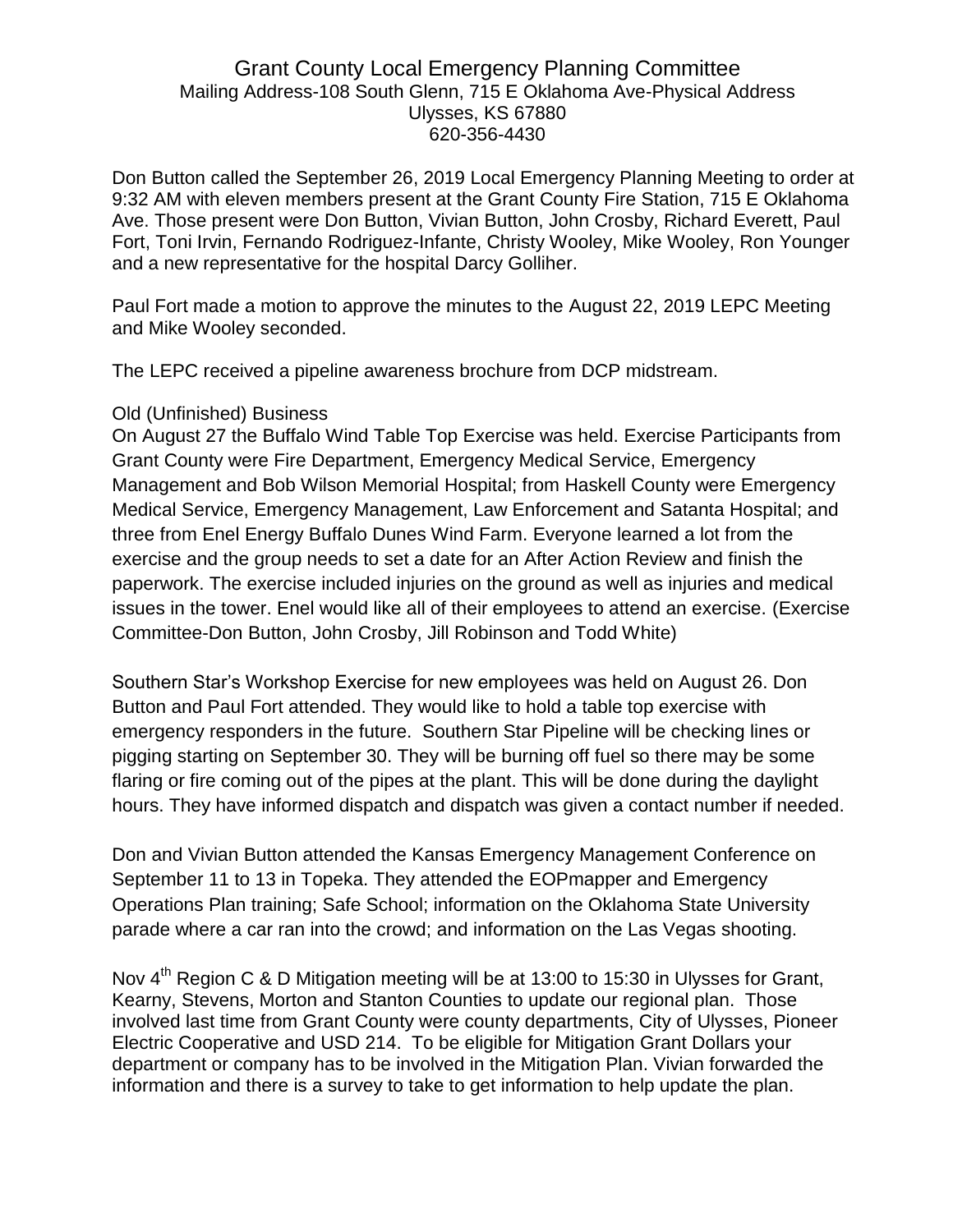## **TEPW-Training Exercise Planning Workshop**

**The purpose of the training and exercise planning workshop is to discuss the hazards that affect our community and evaluate the training needs for the community; and how best to address those needs. Do we need additional training and what exercise would best improve our response and capabilities?**

**The main threat to our community for the last year has been weather issues with high winds, hail and heavy rain. Now drought since we have not had much rain in the last two months. There is a lot of vegetation from the rain that is drying out from the lack of rain and high temperatures and wind to feed a fire.**

**Skyline Grain is putting in a new Fuel storage facility west of town. It could hold one million gallons of gas and 2 million gallons of diesel.**

**Because of the road construction in Garden City more of the larger vehicles are coming down US Highway 160. Paul Fort talked about all of the vehicles and chemicals they see come by the Emergency Services Building.**

**The Committee reviewed the paperwork from last year. The main threats to the county were 1 Severe Weather (which included all weather issues), 2 Wild land Fires, 3 Utility and Infrastructure Failure, 4 Infectious Disease/bio Terrorism Major Disease Outbreak, 5 Mass Casualty, 6 Hazardous Materials, 7 Animal Disease/FAD, Ag related Incidents, 8 Terrorism/Agri-Terrorism.** 

**The Committee decided Hazardous Materials should be moved up and Cybersecurity should be added.**

**For 2019 the threats will be.**

- **1. Severe Weather (which included all weather issues),**
- **2. Wild land Fires,**
- **3. Utility and Infrastructure Failure,**
- **4. Hazardous Materials**
- **5. Infectious Disease/bio Terrorism Major Disease Outbreak,**
- **6. Mass Casualty,**
- **7. Animal Disease/FAD, Ag related Incidents,**
- **8. Terrorism/Agri-Terrorism/Cyber-security**

**In January Grant County participated in the LEPC Hazardous Material Exercise in Garden City. The LEPC Exercise Committee put together the Buffalo Dunes Wind Farm Exercise for August 27 which was a Mass Casualty incident involving two counties since it is in both counties and because of the number of patient.**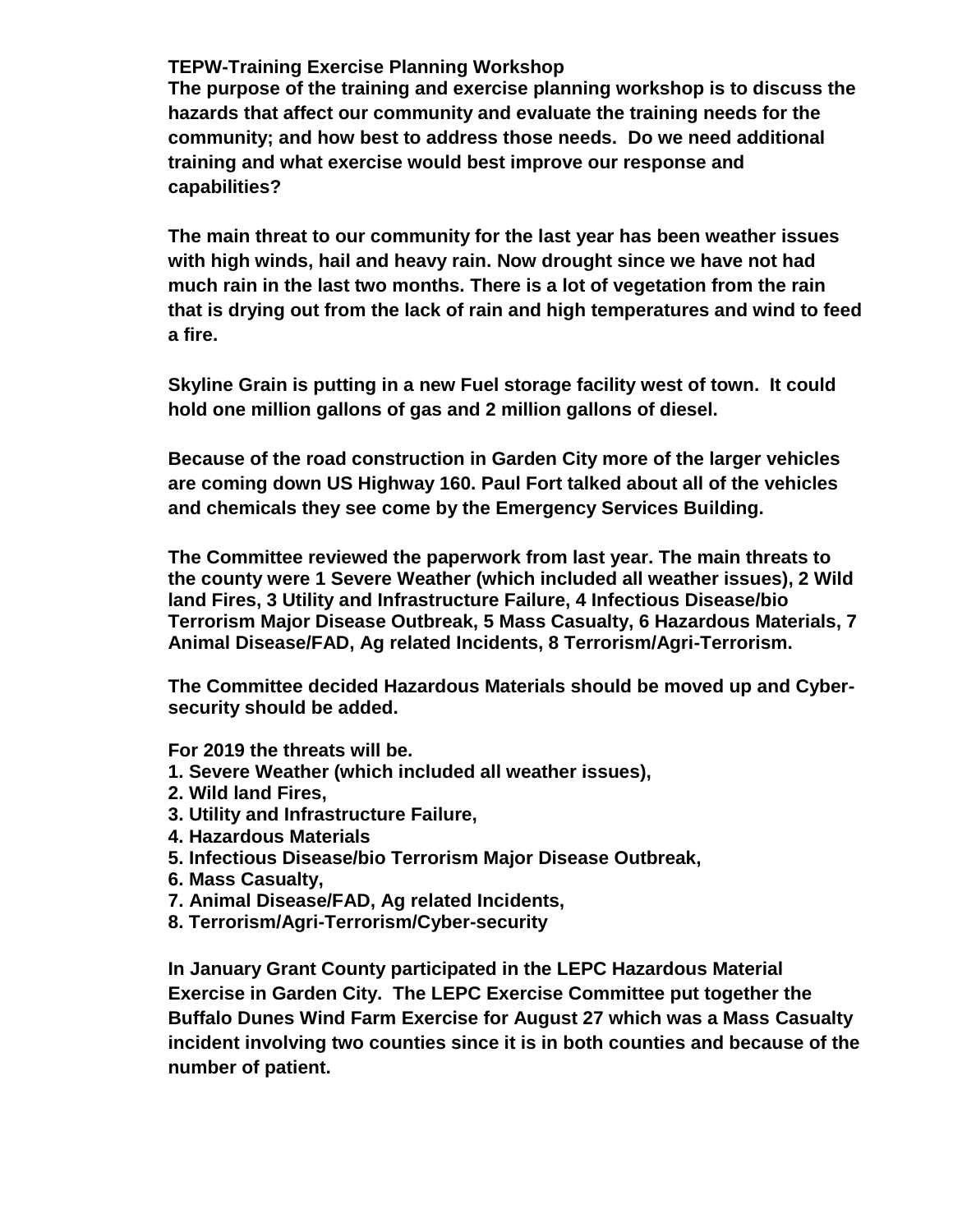**The hospital and Compass Behavioral Health would like to have an Active Shooter Exercise. Fernando said Compass just has steps to follow, they might need to work on a policy. He also talked about touring their facility.** 

| Our updated exercise calendar set up in 2019:<br>2020 |                               |                                                            |
|-------------------------------------------------------|-------------------------------|------------------------------------------------------------|
| First quarter<br><b>Second Quarter</b>                | Workshop<br><b>Full Scale</b> | <b>Winter Storm</b><br>Public Health/Hospital Exercise/LTC |
| Third quarter                                         | Table Top                     | <b>Active Shooter</b>                                      |
| Fourth quarter                                        | Workshop                      | <b>TEPW</b>                                                |
| 2021                                                  |                               |                                                            |
| <b>First Quarter</b>                                  | <b>Full Scale</b>             | <b>Public Health/Hospital Exercise/LTC</b>                 |
| <b>Second Quarter</b>                                 | Functional                    | <b>Active Shooter</b>                                      |
| <b>Third Quarter</b>                                  | Table Top                     | HazMat                                                     |
| <b>Fourth Quarter</b>                                 | Workshop                      | <b>TEPW</b>                                                |
| 2022                                                  |                               |                                                            |
| <b>First Quarter</b>                                  | Table Top                     | Public Health/Hospital Exercise/LTC/LEPC                   |
| <b>Second Quarter</b>                                 | Table Top                     | Cyber-security/Utility Infrastructure failure/Coop         |
| <b>Third Quarter</b>                                  | <b>Full Scale</b>             | HazMat/Rural Trauma/Chemical Spray rigs                    |
| <b>Fourth Quarter</b>                                 | Workshop                      | <b>TEPW</b>                                                |

New Business

Six Spill Reports since the last meeting of Saltwater/Brine.

Safety Fest and October Fest will be October  $5<sup>th</sup>$ . Fire Department and Emergency Management will participate.

We will review of ESF 10 at the October meeting. On October 1<sup>st</sup> we have a Regional EOP Workshop in Garden City. The 2020 Kansas Planning Standards are out and we will have to make sure to update ESF 10 to match the standards. The state would like to see us take the questions out of the plan but they said it is our plan so we can do what we want.

Don talked about the State changing the 800 radio template. He has asked for a crosswalk to see what they are changing. They are taking out some of the SW11-Fire, EMS, EM and LE. SW11-Med will still be in the template.

Five State Regional Emergency Management Conference will be November 6 to 8 in Liberal Kansas. On November 6 at 8:30 to 11:30 will be WebEOC training or Grain Rescue at the Air Museum from 8:00am to 16:00. The conference will start at 13:00 on November  $6<sup>th</sup>$ . On November 7<sup>th</sup> the conference will start at 8:00am with the last session starting at 15:00 Mental Health for the First Responders, the additional options are 800 to 1700 EM/:E/Nurse/Fire: Med HazMat & Decon or 0900 to 1100 Stop the Bleed. Day 3 will start at 8:00 and closing remarks will be at 11:30. Also each day of the conference will have a Module of the Five States Fall Fiasco Table Top Exercise and in the Parking Lot will be a Regional Resources Rodeo in the Parking lot.